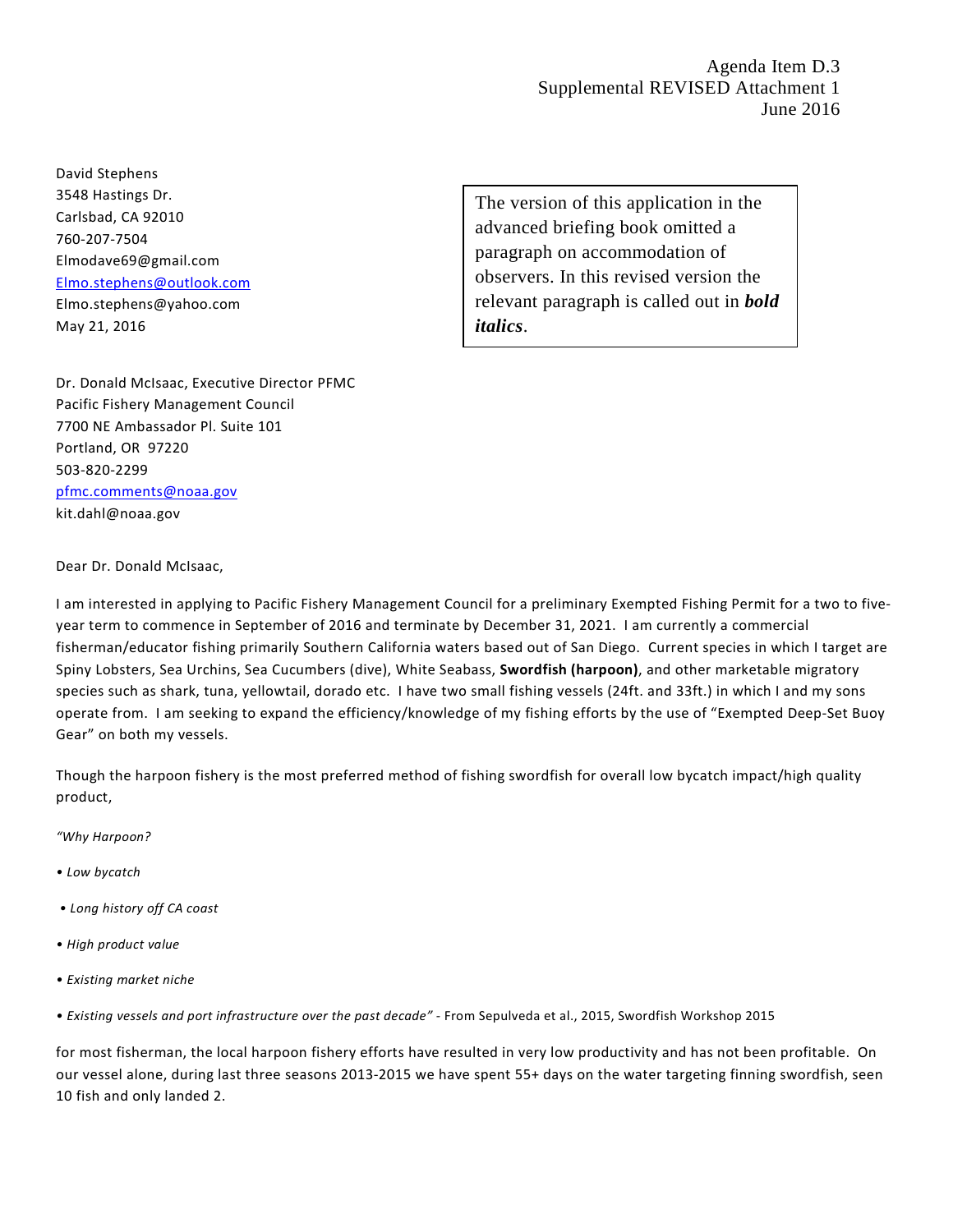Dr. Donald McIsaac, May 21, 2016 Page 2

"*Commensurate with the decline of DGN operations off California, traditional harpoon fisheries have also dwindled, with effort and landings also reaching their lowest points in over three decades (PFMC, 2013). This decline has occurred despite the openaccess nature of the harpoon fishery and the local market void produced by the reduction of DGN operations. Several factors account for the decline in the harpoon industry, including the rise in operational costs (i.e., fuel prices), inconsistent catch rates, and the lack of new entrants into the fishery. Because harpoon operations require relatively calm conditions, this fishery has historically been limited to the waters of the SCB with landings*." – Sepulveda, C., Heberer, C., Aalbers, S.A. et al. 2015

I am seeking an alternative fishing method which would allow for increased catch that would benefit both fisherman and consumers alike, yet be selective and thus minimal impact on both non target and protected species. From my research and observations, Deep Set Buoy Gear is the preferred method.

## **Proposed Method**

My proposed method of fishing is the same as what has already been tested in west coast DSBG trials as conducted by the Pfleger institute. "DSBG was designed to augment harpoon fishery" – Sepulveda 2011-15.

Each vessel will use 10 sets of Deep-Set gear consisting of 2 hooks per set. Each vertical down line will have a 10lb weight at the bottom and 2 leadered baited hooks attached to it. One hook will be higher in the water column 200-250m range and the other will be in the bottom at 300-350m range. Both hooks will be fishing below the thermocline (where many non-targeted and protected species live). "*Further, the ratio of target to non-target catch suggests the trial gear to be relatively selective for swordfish*" – Sepulveda, C. et al., 2015, Swordfish Workshop 2015

Each vertical down line will have a set of floatation buoys and markers at the top, one of which being a "strike indicator" float. A strike indicator is used so that each vessel can continually monitor and identify when a set of gear is hooked to a fish. This will increase the chance of timely retrieval of a "live" species in order for success of fresh harvest or vibrant release of unmarketable non-targeted species.

## **Monitoring**

Each vessel will deploy 10 sets of gear and continually monitor the gear for strike indication while conducting traditional harpoon fishery practices, looking the possibility of swordfish finning on the surface as well. By "fishing" the gear and timely monitoring help ensure fresh harvest of marketable species and vibrant live release of non-marketable species. Additionally, by using only 10 sets of gear per vessel, monitoring of the gear and recording of failures and success will be ongoing and continually updated. Each time gear is set and retrieved observable data of but not limited to: time, location, surface conditions, SST, bottom depth, and depth of baits will be recorded in a computer based program/table. By continual monitoring data can be analyzed and evaluated for patterns of optimal conditions for targeted species thus reducing the chance of by-catch or unmarketable species. As with all fisheries, any logbook documentation will also be recorded and submitted as per requirements of associated management agencies.

## **Environmental/Economic Impacts**

This will be a far contrast and much more selective process than two of the current methods (Drift Gillnet and Longline) of swordfish and pelagic species. 2 hooks per set x 10 sets = 20 fish maximum potentially, but realistically an average harvest might be one-fourth of that which will hopefully be enough to sustain both a small fishing vessel and the fishery as well due to a smaller more selective harvest. This will allow for a low environmental impact and sustainable economic viability for small fishing operations.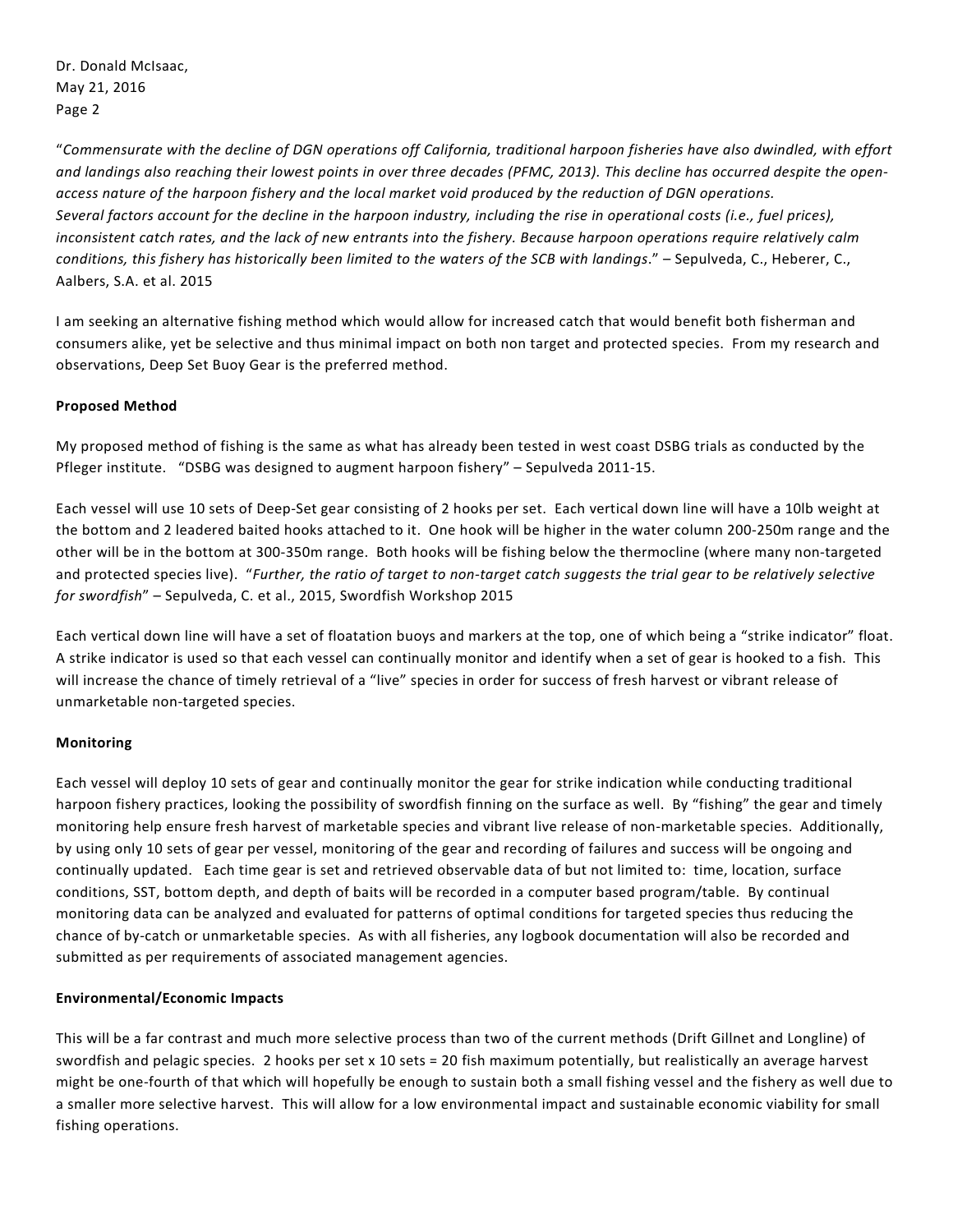*As indicated by current DBSG trials conducted by the Pfleger institute and reported by OCEANA – "Recent experiments with deep-set buoy gear targeting swordfish demonstrate it is a far cleaner gear type compared to drift gillnets or pelagic longlines. Buoy gear can be profitable, can be fished in combination with harpoon gear, and provides a valuable solution in a transition from indiscriminant drift gillnets to a clean U.S. West Coast swordfish fishery. Recent experiments with deep-set buoy gear off California, have confirmed that:* 

*• Swordfish can be selectively targeted at depth during the day.* 

- *Non-target catch (i.e. shark) rates are significantly lower than with drift gillnets or pelagic longlines.*
- *There were few discards, no sea turtle takes, and only one marine mammal interaction.*
- *There were no interactions with species of concern like whales, dolphins, or sea turtles.*

*• The gear is actively tended—strikes are detected immediately— and all catch is retrieved in a matter of minutes. This allows a quick release of non-marketable species, avoiding long-term or serious injury, and allows the marketable product to be landed more quickly in a fresher and pristine condition.* 

*• 94 percent of fish caught with buoy gear from 2011-2014 off California were marketable fish species.*

## *According to the Pfleger Institute of Environmental Research (PIER):*

*Based on trip expenses calculated in 2014, swordfish fishers using a two-person operation (captain and one crew member) had average trip expenses around \$500/day. With the capture and sale of one average sized swordfish (200-pound dressed weight) at the average market price of 2014 (\$8.75), the 2-person operation could result in a net gain of \$1,250/day. Given that PIER and cooperative fisher catch rates ranged from 0.6 to 1.75 swordfish/day in 2014, we propose that deep-set buoy gear can be profitable."* – OCEANA November 2015

*Additionally, though the DSBG trials have proven to be very low impact on non-targeted species, independent observer coverage can be accommodated if need be in order to conduct monitoring activities of possible protected specie interaction. If observer coverage is required, then daily cost could increase by upward of an estimated \$500 per day unless grant funding is available and factored in which could help offset those costs. By including observer cost to the daily expenses, this factor could lead to lower margin of potential profitability. Yet, with this in mind the pursuit for an EFP still exists with the hopes that over time DSBG continues to prove to be an economically viable, environmentally sound method to target swordfish.* 

## **Participant Selection**

Selection of the vessels will be based upon ones in which operate routinely within 100 miles of shore and are limited to no more than 5 days away from port, but normally 1-2 day trips. These vessels will have a 2 to 3-person crew. One vessel will be a bit larger and of the standard inboard propulsion non-trailerable type, while the other will be an inboard/outdrive trailerable type. By having two different types of vessels a comparison can be made as to which might be more effective in its efforts. What is more efficient, less efficient or no significant difference from one that is slower with a greater range per trip that can stay work in an area longer to one that is faster and has the ability to move up and down the coast from one port to another on a frequent basis in order to follow shorter range migratory fish. Additionally, using small short range vessels would ensure high quality catch for local market consistency.

#### **Summary**

Please consider my application for an EFP for the following reasons: